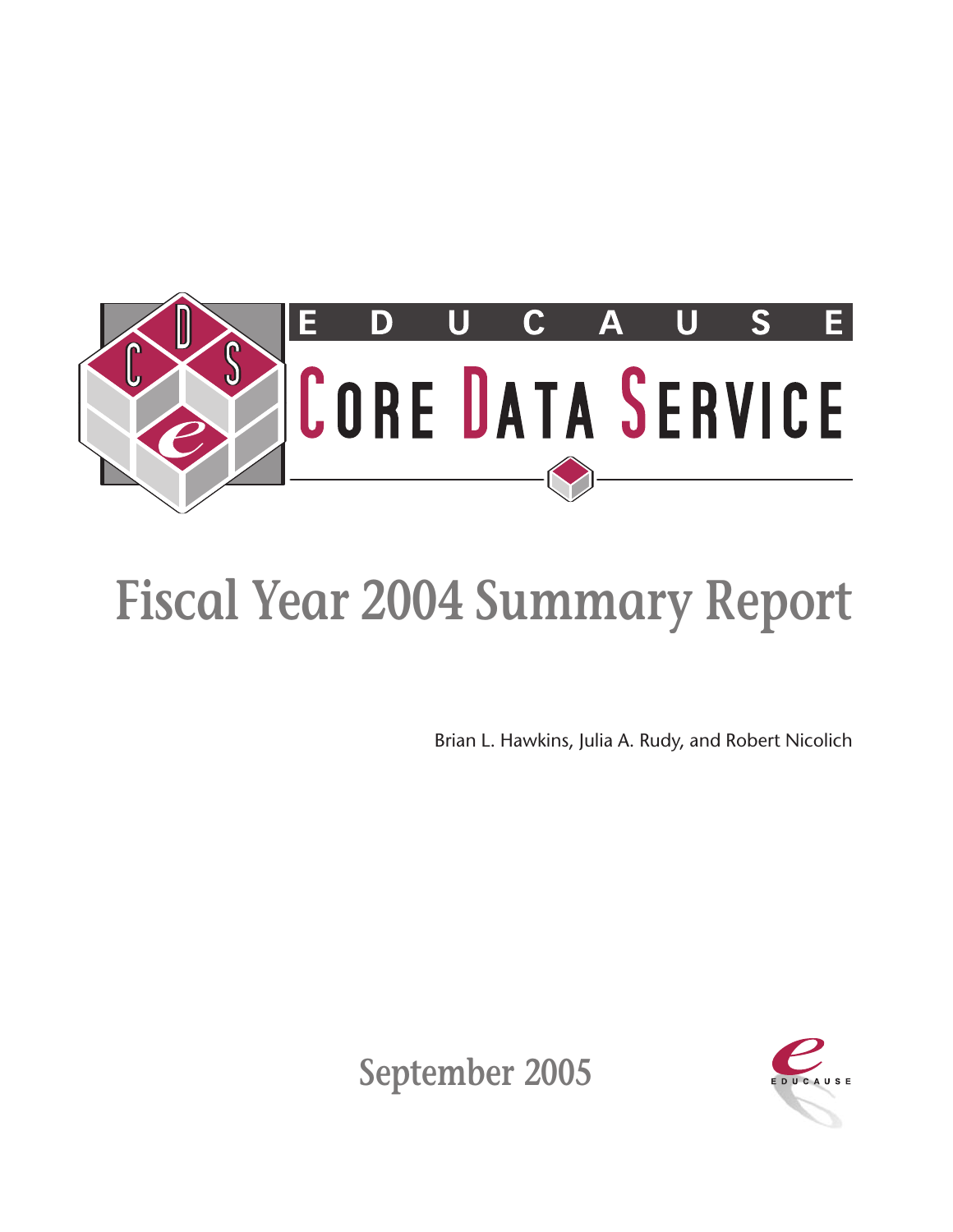

www.educause.edu • 303-449-4430

EDUCAUSE is a nonprofit association whose mission is to advance higher education by promoting the intelligent use of information technology. Membership is open to institutions of higher education, corporations serving the higher education information technology market, and other related associations and organizations. Resources include professional development activities; print and electronic publications, including books, monographs, and the magazines *EDUCAUSE Quarterly* and *EDUCAUSE Review*; strategic policy advocacy; teaching and learning initiatives; applied research; special interest collaborative communities; awards for leadership and exemplary practices; and extensive online information services. The current membership comprises more than 1,900 colleges, universities, and educational organizations, including 200 corporations, with 14,000 active members. EDUCAUSE has offices in Boulder, Colorado, and Washington, D.C.; www.educause.edu, e-mail info@educause.edu.

© Copyright 2005 EDUCAUSE

All rights reserved. No part of this monograph may be reproduced in any form without permission in writing from EDUCAUSE.

Art direction by Joseph Daigle, Studio Productions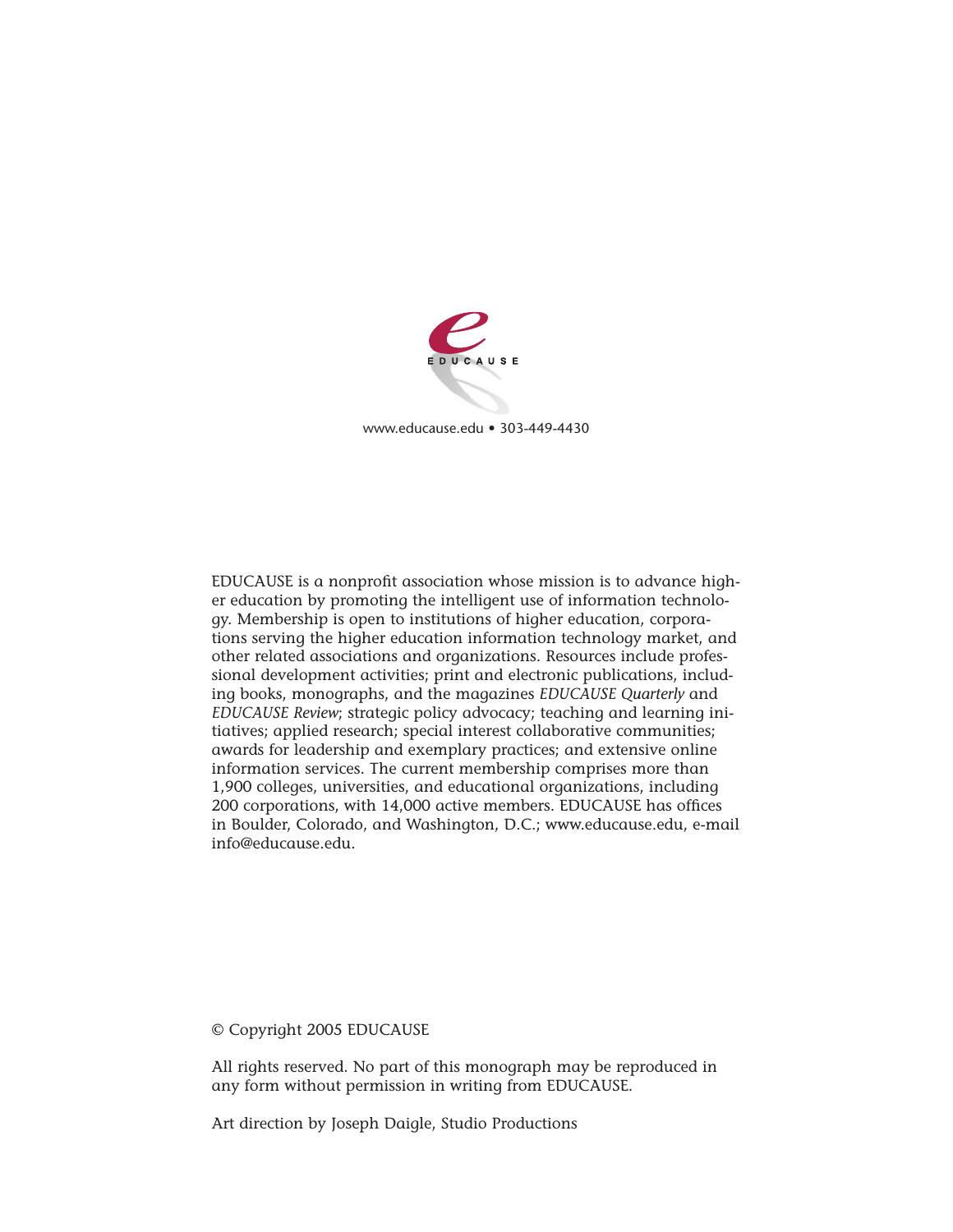# **FIVE**

### **Information Systems**

Since colleges and universities began<br>Sto prepare for Y2K, administrative systems have become a major focus of campus information technology units, in many cases after years of neglect. The need to provide better campus decision support systems with an integrated view of data has also become important. Systems that support enterprise resource planning (commonly called ERPs) have taken on a significant role in campus IT strategies.

In this section, we examine ERP systems and the sources of costs associated with them, along with methods of implementing information systems. In particular, seven of the most commonly used campus information systems are explored from the perspective of their age, most common vendors, replacement plans, and so forth.

#### **ERP Systems**

ERP systems are a major focus, as well as a concern, on many campuses; the challenges associated with such systems have been in the top two issues in the EDUCAUSE Current Issues

Survey in each of the past five years.<sup>1</sup> These systems are becoming a standard, but the cost and complexity of their implementation continue to be issues.

As seen in Table 5-1, nearly 70% of ALL institutions reported having implemented or being in the process or RFP stage of implementing an ERP, with only 20% reporting no plans to do so. That level of implementation is similar for doctoral, MA, and BA institutions, but is significantly lower for AA colleges and institutions in the OTHER category. The highest percentage (nearly half) of institutions with an ERP project already completed was found among BA colleges. Overall, the percentage of institutions that have completed an ERP project implementation increased significantly from 2003 to 2004, from 38.6% to 43.9%.

Table 5-2 shows the percentage of overall ERP costs spent or projected to be spent on various elements of the project by schools that reported such a project completed, in process, or in the RFP stage. Doctoral institutions reported spending the least proportionally on

|                   | <b>ALL</b> | <b>DR</b> | <b>MA</b> | <b>BA</b> | AA    | <b>OTHER</b> |
|-------------------|------------|-----------|-----------|-----------|-------|--------------|
| Implementation    | 43.9%      | 44.8%     | 45.6%     | 49.7%     | 37.4% | 40.7%        |
| completed         |            |           |           |           |       |              |
| Implementation in | 23.0%      | 29.3%     | 26.1%     | 20.1%     | 22.3% | 14.3%        |
| process           |            |           |           |           |       |              |
| RFP stage         | 2.1%       | 1.1%      | 1.2%      | $3.6\%$   | 1.2%  | 4.3%         |
| Considering       | 10.8%      | 10.3%     | 10.4%     | 8.9%      | 10.8% | 14.3%        |
| No plans          | 20.1%      | 14.4%     | 16.6%     | 17.8%     | 28.3% | 26.4%        |

**Table 5-1 ERP Project Status**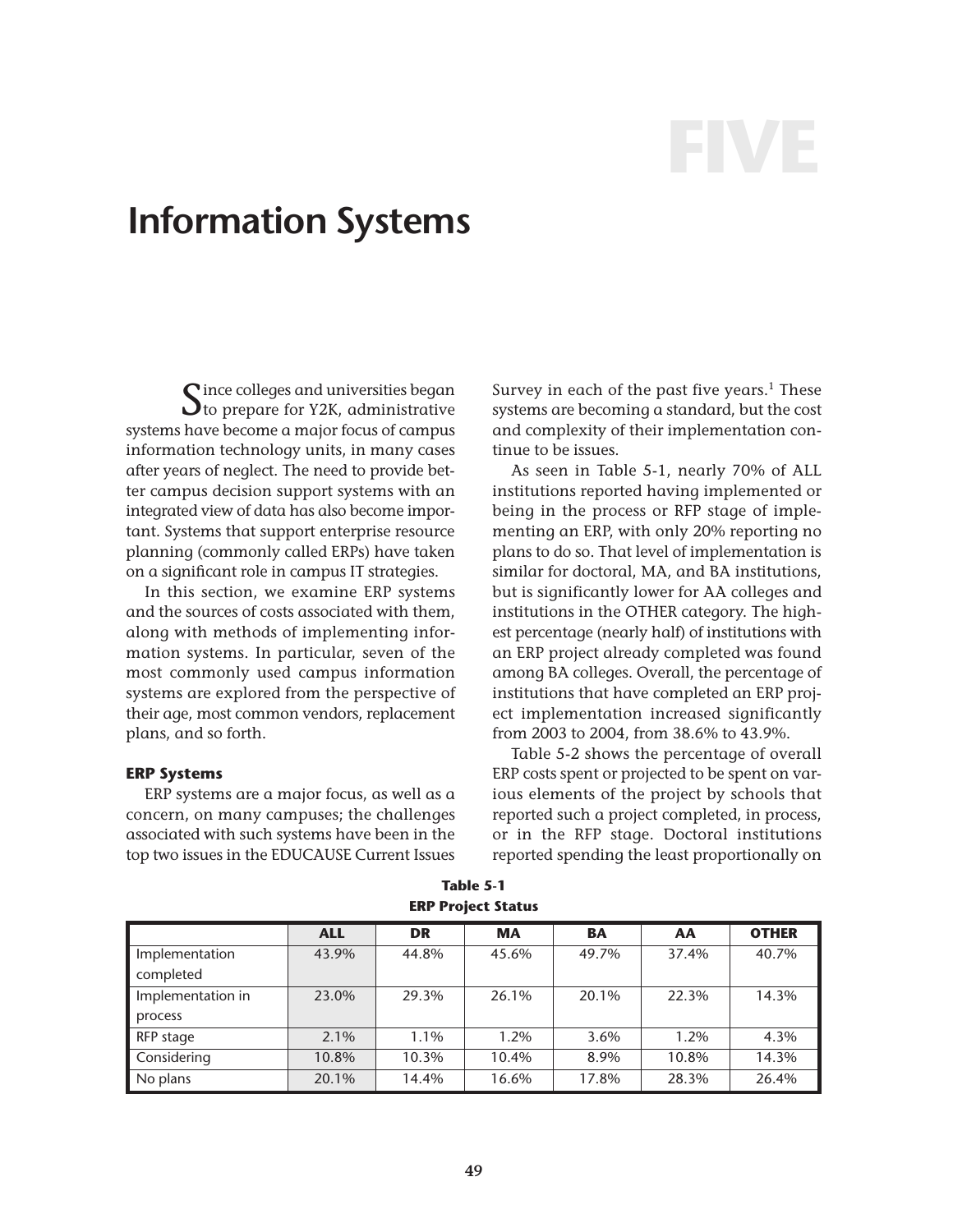|                       | ALL*  | <b>DR</b> | <b>MA</b> | BA    | AA    | <b>OTHER</b> |
|-----------------------|-------|-----------|-----------|-------|-------|--------------|
| Software and licenses | 24.9% | 17.6%     | 25.6%     | 32.0% | 25.6% | 23.0%        |
| Software maintenance  | 11.4% | 7.6%      | 12.6%     | 14.3% | 11.1% | 11.2%        |
| Training              | 7.8%  | 6.1%      | 8.3%      | 9.7%  | 7.9%  | 6.8%         |
| In-house staff costs  | 19.6% | 23.0%     | 18.9%     | 17.8% | 18.2% | 20.4%        |
| Consulting fees       | 18.6% | 25.9%     | 19.3%     | 11.2% | 13.1% | 23.5%        |
| Hardware              | 11.8% | 11.9%     | 10.3%     | 11.8% | 14.2% | 12.1%        |
| Other                 | 5.8%  | 7.8%      | 5.1%      | 3.1%  | 9.8%  | 3.0%         |
| $*N = 615$            |       |           |           |       |       |              |

**Table 5-2 Average Proportion of the Total Cost of the ERP by Area of Expenditure for Respondents with ERP Projects**

software and software maintenance, but this may well be an artifact of their much larger spending on consulting fees. Doctoral institutions also reported spending a notable proportion on in-house staff costs, which in combination with their higher percentage of consulting costs reflects the substantial personnel commitment required to implement such systems at large, complex institutions. However, doctoral institutions reported spending a significantly lower percentage than BA and MA institutions on training. The percentage spent on hardware was comparable across institutional types.

#### **System Implementation Strategies**

The survey requested information about methods of developing and implementing information systems in general, including the types of system modifications campuses make when purchasing systems. There have long been vigorous discussions about the appropriateness of building versus buying administrative systems. A 2002 ECAR study found that modification of the basic vendor code was the single most important factor related to budget overruns, and yet these modifications might be necessary to achieve the goals of a given campus.2

Table 5-3 presents commonly used methods of implementing systems. The respondents to the survey were allowed to check more than one method, so these do not sum to 100%. Some findings with regard to implementation strategies include the following:

- Purchasing a system and customizing it is the most common acquisition strategy, with about 71% of ALL institutions indicating this method.
- The strategy of buying a package and implementing it without modification is the second most common strategy overall, with this approach being used more by DR, MA, and BA institutions than AA and OTHER colleges. In fact, MA and BA schools reported using this strategy more often than purchasing and customizing a software package.
- Developing systems in partnership with a vendor is the least common of the acquisition strategies, one that is used significantly more at doctoral and OTHER institutions and least at BA colleges.
- Developing systems in-house with existing IT staff is most common among doctoral institutions. This is undoubtedly due to the differences in size of the IT staff (as illustrated in Section One of this report), with large staffs in doctoral institutions and relatively smaller staffs at other types of institutions.
- The strategy of buying a package of integrated systems is used at 57% of ALL institutions, most used by doctoral institutions and least used by AA and OTHER schools. About 44% of ALL respondents reported buying best-ofbreed applications, with much more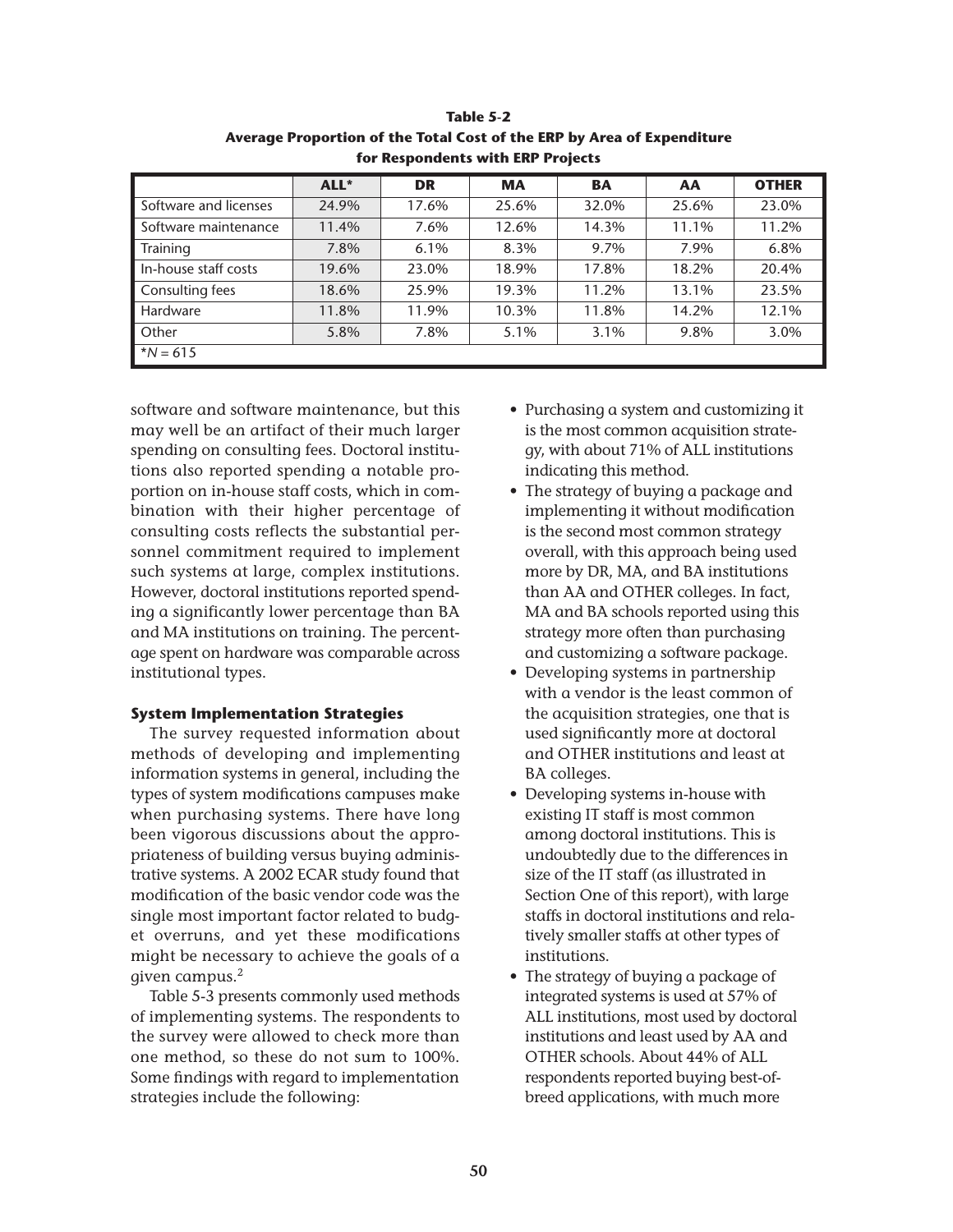|                        | <b>ALL</b> | <b>DR</b> | <b>MA</b> | <b>BA</b> | AA    | <b>OTHER</b> |
|------------------------|------------|-----------|-----------|-----------|-------|--------------|
| Develop systems in-    | 53.6%      | 69.5%     | 44.8%     | 47.9%     | 44.6% | 66.4%        |
| house                  |            |           |           |           |       |              |
| Develop systems in     | 35.1%      | 42.0%     | 34.4%     | 24.9%     | 33.7% | 41.4%        |
| partnership with a     |            |           |           |           |       |              |
| vendor                 |            |           |           |           |       |              |
| Purchase a commercial  | 65.2%      | 73.6%     | 69.3%     | 68.6%     | 56.0% | 54.3%        |
| product without        |            |           |           |           |       |              |
| customization          |            |           |           |           |       |              |
| Purchase a commercial  | 71.3%      | 83.9%     | 68.0%     | 63.3%     | 66.3% | 77.1%        |
| product and customize  |            |           |           |           |       |              |
| Buy best-of-breed      | 44.2%      | 60.9%     | 40.2%     | 37.9%     | 31.9% | 52.1%        |
| applications           |            |           |           |           |       |              |
| Buy a package of       | 57.0%      | 66.7%     | 61.4%     | 59.8%     | 45.8% | 47.1%        |
| integrated systems     |            |           |           |           |       |              |
| Enhance legacy systems | 43.3%      | 61.5%     | 35.3%     | 40.2%     | 39.8% | 42.1%        |
| and provide Web        |            |           |           |           |       |              |
| interfaces             |            |           |           |           |       |              |
| Outsource              | 8.3%       | 9.2%      | 6.2%      | 8.9%      | 10.8% | 7.1%         |
| administrative systems |            |           |           |           |       |              |
| Other                  | 2.4%       | 2.3%      | 3.7%      | 1.2%      | 1.8%  | 2.1%         |

**Table 5-3 Strategies for Acquiring Information Systems**

**Table 5-4 Buy and Modify Commercial Software Packages**

|                | <b>ALL</b> | DR    | МA    | <b>BA</b> | АΑ    | <b>OTHER</b> |
|----------------|------------|-------|-------|-----------|-------|--------------|
| $\mathsf{Yes}$ | 68.2%      | 87.9% | 67.2% | 57.4%     | 55.4% | 73.6%        |
| $\parallel$ No | 31.8%      | 12.1% | 32.8% | 42.6%     | 44.6% | 26.41%       |

variation among Carnegie groups for using this method.

- The strategy of enhancing legacy systems is used significantly more at doctoral institutions (nearly 62%). This finding is congruent with a finding reported below that doctoral institutions overall have older systems, which might lead them to enhance these systems with more friendly Web-based front ends to keep them going rather than replace them.
- Finally, the practice of outsourcing administrative systems is not particularly common in any of the Carnegie groups, although slightly more prevalent at BA, AA, and DR institutions.

Modifying commercial software packages is a more commonly used strategy at all types of campuses than expected. The question related to this strategy was reworded on the 2004 survey, so trend analysis is not possible, but the data in Table 5-4 indicate that about 68% of ALL respondents buy and modify commercial software packages, with this practice reported most by doctoral institutions. It is important, therefore, to understand if there are any differences in the kind of modifications made. Table 5-5 shows that the most common method of modification among ALL institutions that buy and modify software is modification of the system configuration, followed closely by modification of external modules.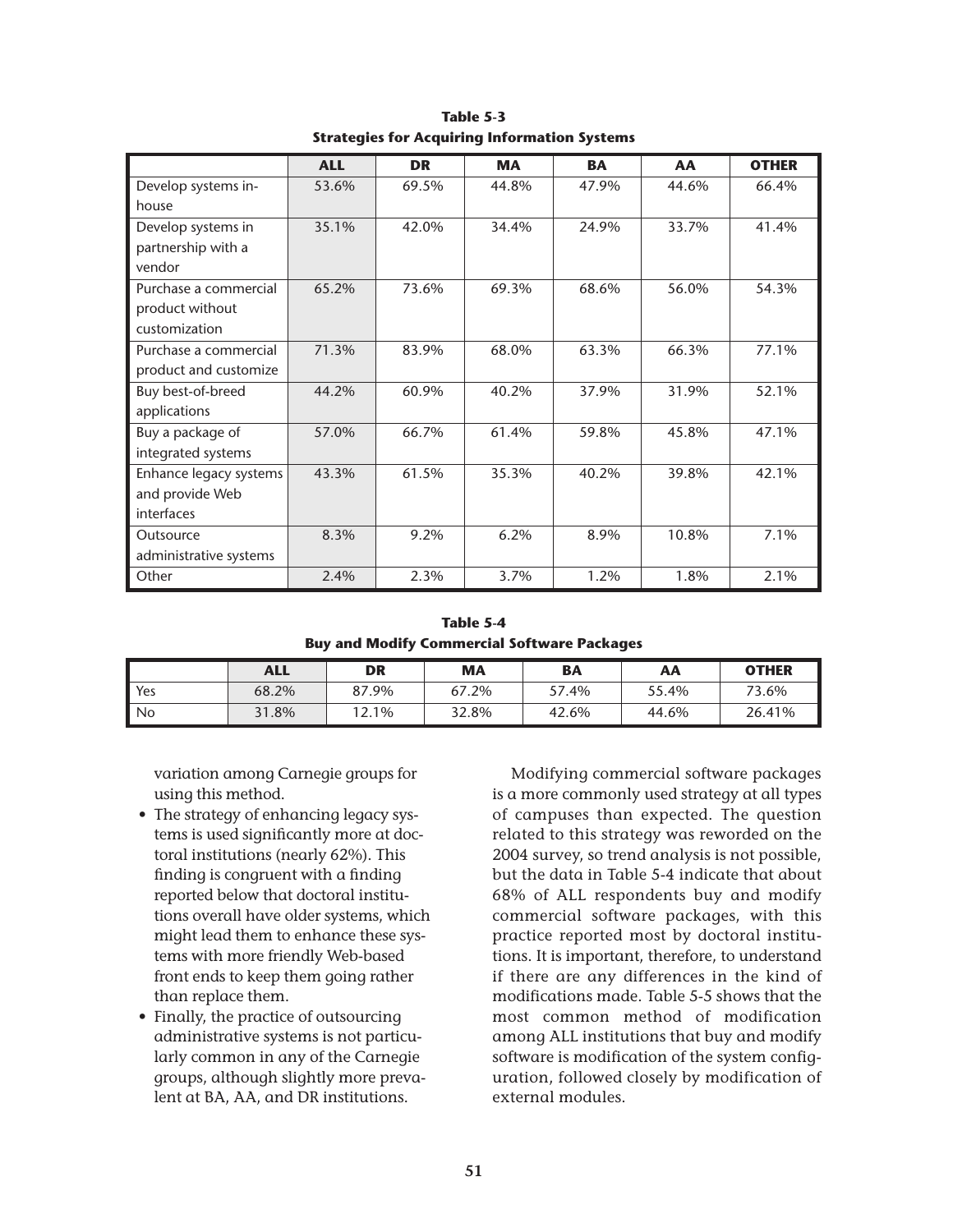|                         | ALL*    | <b>DR</b> | <b>MA</b> | <b>BA</b> | AA    | <b>OTHER</b> |
|-------------------------|---------|-----------|-----------|-----------|-------|--------------|
| Modify underlying code  | 37.6%   | 49.7%     | 32.7%     | 24.7%     | 42.4% | 35.0%        |
| Modify configuration    | 82.7%   | 89.5%     | 75.3%     | 85.6%     | 78.3% | 85.4%        |
| Modify external modules | 72.8%   | 77.8%     | 72.8%     | 66.0%     | 63.0% | 80.6%        |
| Other                   | $3.1\%$ | 4.6%      | 3.1%      | $2.1\%$   | 4.3%  | 1.0%         |
| $^*N = 607$             |         |           |           |           |       |              |

**Table 5-5 Extent of Modification of Commercial Packages**

| Table 5-6                                                           |  |
|---------------------------------------------------------------------|--|
| Percentage of Institutions Having Various Major Information Systems |  |

|                            | <b>ALL</b> | <b>DR</b> | <b>MA</b> | <b>BA</b> | AA    | <b>OTHER</b> |
|----------------------------|------------|-----------|-----------|-----------|-------|--------------|
| Student information        | 99.3%      | 100.0%    | 100.0%    | 98.8%     | 98.8% | 98.6%        |
| system                     |            |           |           |           |       |              |
| Financial information      | 99.0%      | 100.0%    | 99.2%     | 100.0%    | 97.0% | 98.6%        |
| system                     |            |           |           |           |       |              |
| Human resources system     | 95.4%      | 98.3%     | 97.5%     | 92.3%     | 95.8% | 91.4%        |
| Development system         | 76.6%      | 89.1%     | 88.4%     | 93.5%     | 45.2% | 57.9%        |
| Library information system | 90.0%      | 89.1%     | 92.5%     | 89.3%     | 85.5% | 92.9%        |
| Course management          | 95.7%      | 100.0%    | 98.3%     | 93.5%     | 91.6% | 93.6%        |
| system                     |            |           |           |           |       |              |
| Grants management          | 41.2%      | 83.3%     | 33.2%     | 24.3%     | 22.9% | 45.0%        |
| system                     |            |           |           |           |       |              |

#### **Seven Types of Information Systems**

Respondents were asked to provide data about seven types of information systems commonly found on college campuses. Data are presented below for these systems with respect to whether they are present on the campus, when they were implemented, plans for implementing a new system, whether they are provided at the system or district level when schools are part of a multicampus system, and the vendors reported for purchased systems.

Table 5-6 presents the average percentage of institutions that reported having each type of system. As is evident from the table,

- Virtually all campuses have student information systems and financial information systems in place, and there are no significant differences among groups for these two types of systems.
- Human resources systems are common across all groups, but fewer BA colleges

than other types of schools reported having these.

- Development systems are the second least reported type of system (after grant management systems with 41%), with just three-fourths of ALL institutions having such systems. Associate's and OTHER colleges employ development systems significantly less than other types of institutions, and BA colleges reported the highest deployment of such systems (93.5%).
- Library systems are nearly ubiquitous, with 90% of ALL institutions having such systems in place, with no significant differences found among groups.
- Course management systems are also extremely common, with these systems found at the highest levels in schools in the DR (100%) and MA (98.3%) groups.
- The use of grants management systems directly correlates with the research mission of the institution, and the data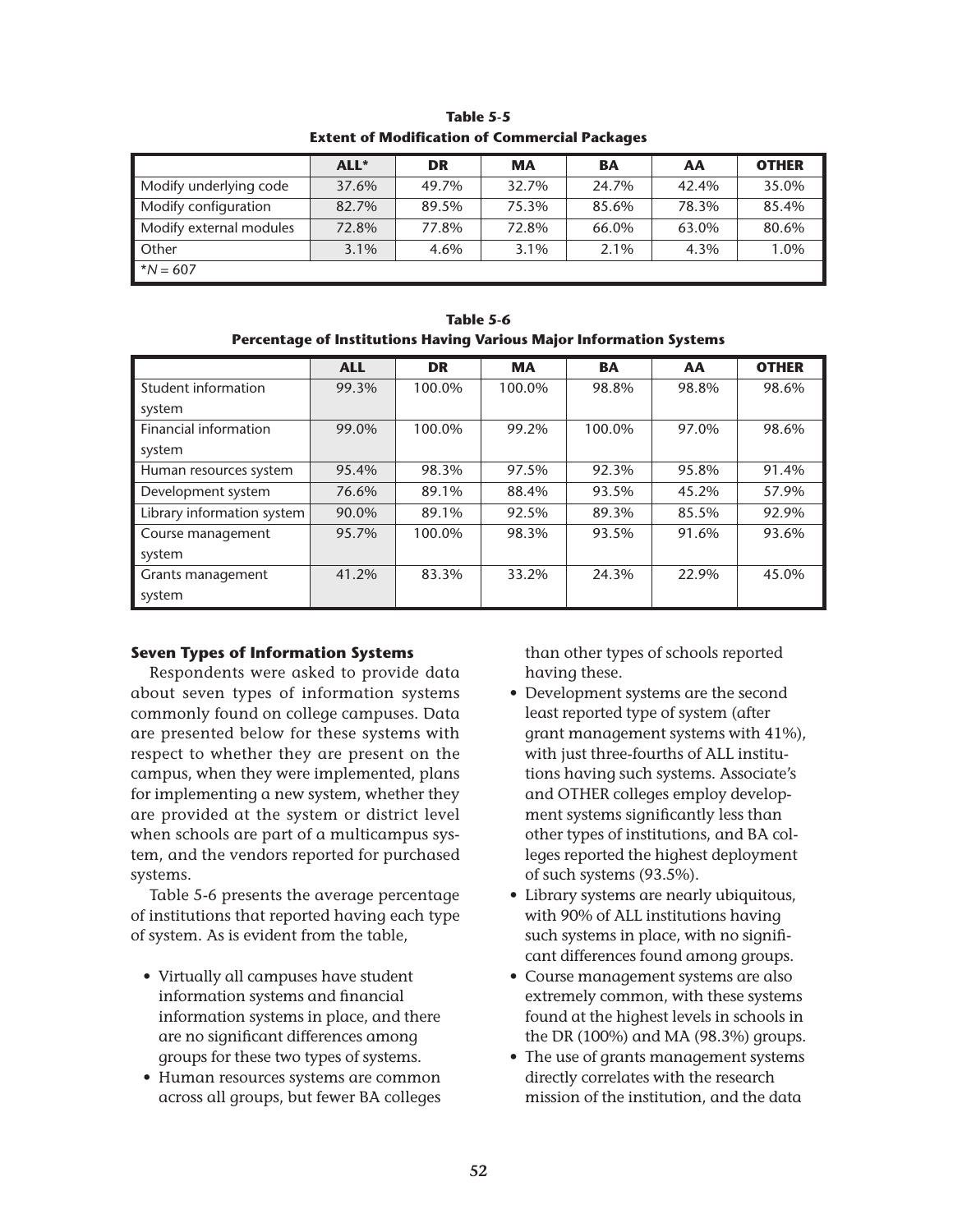|                           | <b>ALL</b> | <b>DR</b>                           | <b>MA</b>             | <b>BA</b> | AA     | <b>OTHER</b> |  |
|---------------------------|------------|-------------------------------------|-----------------------|-----------|--------|--------------|--|
|                           |            | <b>Student Information System</b>   |                       |           |        |              |  |
| Mean                      | 1994.4     | 1992.9                              | 1994.2                | 1995.4    | 1999.3 | 1996.4       |  |
| Median                    | 1996       | 1995                                | 1996                  | 1997      | 1995   | 1999         |  |
|                           |            | <b>Financial Information System</b> |                       |           |        |              |  |
| Mean                      | 1995       | 1994                                | 1995.2                | 1995.5    | 1994.4 | 1996.2       |  |
| Median                    | 1997       | 1996                                | 1997                  | 1997      | 1997   | 1998         |  |
| <b>HR System</b>          |            |                                     |                       |           |        |              |  |
| Mean                      | 1996.1     | 1995.3                              | 1996.5                | 1996.8    | 1994.7 | 1997.5       |  |
| Median                    | 1998       | 1999                                | 1999                  | 1997      | 1997   | 1999         |  |
| <b>Development System</b> |            |                                     |                       |           |        |              |  |
| Mean                      | 1996.6     | 1996.8                              | 1996                  | 1995.8    | 1998.4 | 1997.7       |  |
| Median                    | 1998       | 1997                                | 1997                  | 1999      | 1998   | 1998         |  |
|                           |            |                                     | <b>Library System</b> |           |        |              |  |
| Mean                      | 1996.7     | 1995.8                              | 1996.8                | 1996.8    | 1996.6 | 1997.5       |  |
| Median                    | 1998       | 1997.5                              | 1998                  | 1998      | 1998   | 1999         |  |
|                           |            | <b>Course Management System</b>     |                       |           |        |              |  |
| Mean                      | 2000.2     | 1999.6                              | 2000.2                | 2000.4    | 2000.4 | 2000.4       |  |
| Median                    | 2000       | 2000                                | 2000                  | 2000      | 2000   | 2000         |  |
|                           |            | <b>Grants Management System</b>     |                       |           |        |              |  |
| Mean                      | 1997.8     | 1997.3                              | 1998.2                | 1998.8    | 1994.4 | 1999.4       |  |
| Median                    | 2000       | 2000                                | 2000                  | 2001      | 2000   | 2001         |  |

**Table 5-7 Year of Implementation for Various Information Systems**

reflect that pattern, with more than 83% of doctoral institutions and fewer than 25% of BA colleges reporting use of these systems.

In looking at the data about the age of the systems, there is a relatively large difference between the mean and the median when examining the year of implementation of the various systems. The mean, which is a statistical average, is almost inevitably lower than the median, which is the year for which there are an equal number of responses greater and lower than that value. The mean being lower than the median is the result of a significantly greater number of respondents reporting earlier years when systems were implemented, thereby reducing this value. This is likely because of legacy systems that may date back to the late 1970s or early 1980s.

Table 5-7 shows that the oldest systems reported by any group are the student systems reported by doctoral institutions. On average these systems are about 12 years old. Financial information systems are the second oldest and, again, the oldest of these are found in doctoral institutions. Course management systems are the newest of all the systems examined, which shouldn't be surprising because such systems are relatively new to the marketplace compared to other types of systems that have been available for decades. Although the numbers are not significantly different, it is worth noting that doctoral institutions were the first to implement course management systems. In terms of trends from 2003 to 2004, there was a significant increase in the replacement of all systems except for development systems, that is, the mean year of implementation increased (became more recent), thus reflecting replacement.

Table 5-8 shows the percentage of campuses expecting to implement a new system in the next three years. Note a mostly consistent correlation between the age of the system and plans to implement a new system. For exam-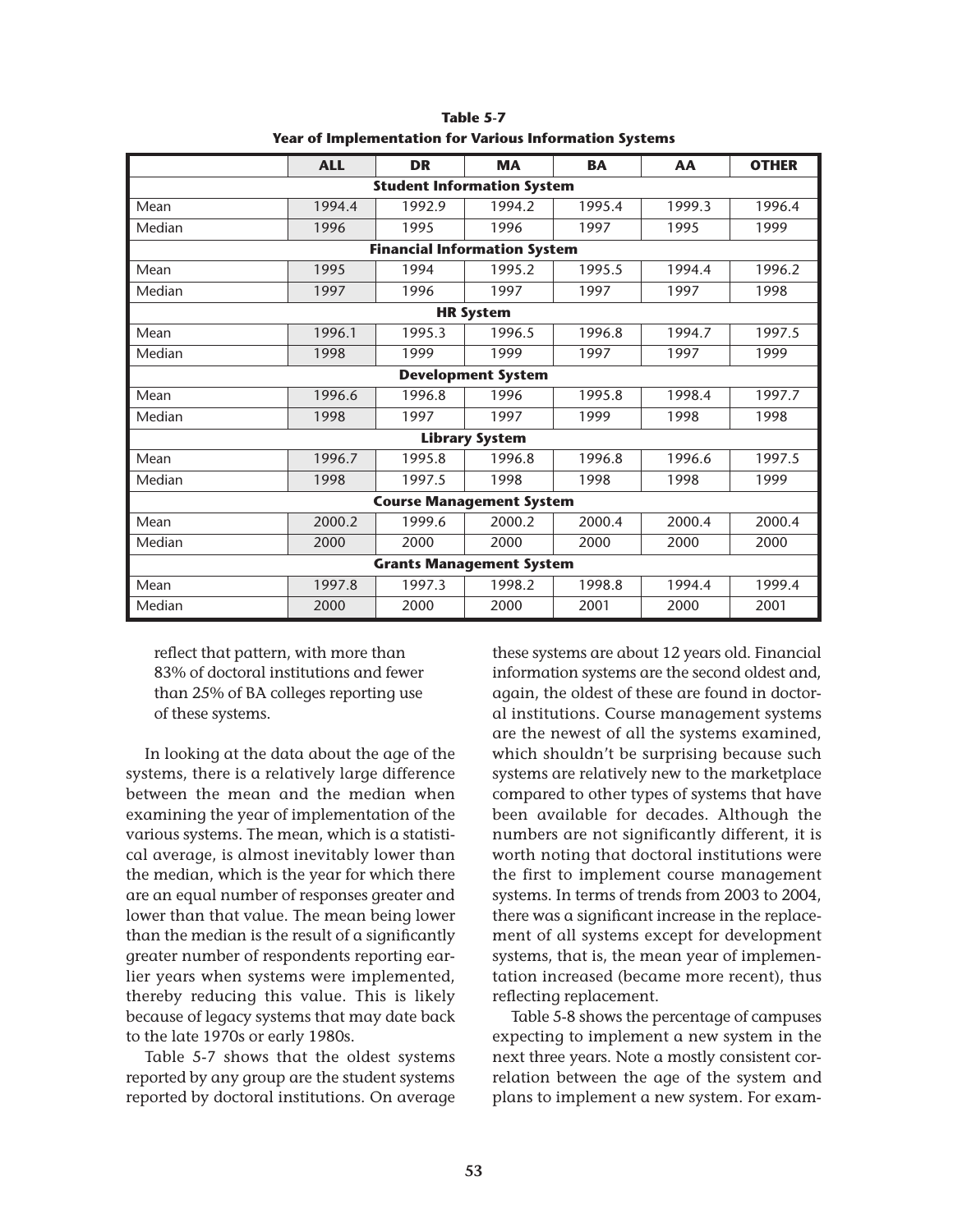|                       | <b>ALL</b> | <b>DR</b> | <b>MA</b> | <b>BA</b> | AA    | <b>OTHER</b> |
|-----------------------|------------|-----------|-----------|-----------|-------|--------------|
| Student information   | 26.4%      | 31.0%     | 28.2%     | 18.3%     | 32.5% | 20.0%        |
| system                |            |           |           |           |       |              |
| Financial information | 21.6%      | 28.2%     | 23.2%     | 16.0%     | 25.3% | 12.9%        |
| system                |            |           |           |           |       |              |
| Human resources       | 21.2%      | 25.9%     | 21.6%     | 14.8%     | 25.9% | 17.1%        |
| system                |            |           |           |           |       |              |
| Development system    | 14.4%      | 16.1%     | 18.3%     | 16.6%     | 10.2% | 7.9%         |
| Library system        | 9.7%       | 8.6%      | 9.1%      | 7.1%      | 15.7% | 7.9%         |
| Course management     | 12.9%      | 13.8%     | 12.0%     | 14.8%     | 9.6%  | 15.0%        |
| system                |            |           |           |           |       |              |
| Grants management     | 14.6%      | 31.6%     | 12.0%     | 6.5%      | 9.0%  | 14.3%        |
| system                |            |           |           |           |       |              |

**Table 5-8 Percentage of Campuses Expecting to Implement a New System in the Next Three Years**

|                       | <b>ALL</b> | <b>DR</b> | <b>MA</b> | <b>BA</b> | AA    | <b>OTHER</b> |
|-----------------------|------------|-----------|-----------|-----------|-------|--------------|
| Student information   | 19.3%      | 14.4%     | 14.1%     | 11.8%     | 44.6% | 13.6%        |
| system                |            |           |           |           |       |              |
| Financial information | 24.3%      | 21.3%     | 24.5%     | 13.0%     | 44.0% | 17.9%        |
| system                |            |           |           |           |       |              |
| Human resources       | 24.4%      | 21.3%     | 25.7%     | 12.4%     | 44.0% | 17.1%        |
| system                |            |           |           |           |       |              |
| Development system    | 7.3%       | 8.6%      | 7.5%      | 7.1%      | 8.4%  | 4.3%         |
| Library system        | 21.5%      | 14.4%     | 20.7%     | 13.6%     | 39.2% | 20.0%        |
| Course management     | 15.6%      | 8.6%      | 16.2%     | 7.7%      | 33.1% | 12.1%        |
| system                |            |           |           |           |       |              |
| Grants management     | 6.3%       | 12.6%     | 4.1%      | 3.6%      | 4.8%  | 7.1%         |
| system                |            |           |           |           |       |              |

**Table 5-9 Percentage of Various Systems Provided at the System/District Level**

ple, 31% of doctoral institutions, which have the oldest implementations of such systems, plan to implement new student information systems in the next three years. Such a correlation is also notable with respect to propensity of a group not to have a type of system and that group's implementation plans for that system—for example, while fewer AA and OTHER institutions have development systems, it is also the case that much lower percentages of these schools plan to implement such systems.

The most dramatic change in the data for this question from 2003 to 2004 is that for ALL institutions the percentage of schools planning to implement a new library system

dropped from about 13% to under 10%. This pattern held for all Carnegie groups, but was significant and most intense in BA and AA institutions.

Table 5-9 presents the percentage of various information systems provided at the system/ district level. Overall, the data show that the percentage of AA schools reporting systems provided at the system/district level is much greater than other Carnegie groups. Most of the types of systems are provided two to three times more often by the system/district for these schools, except for development and grants management systems, which Table 5-6 shows are already much less prevalent at AA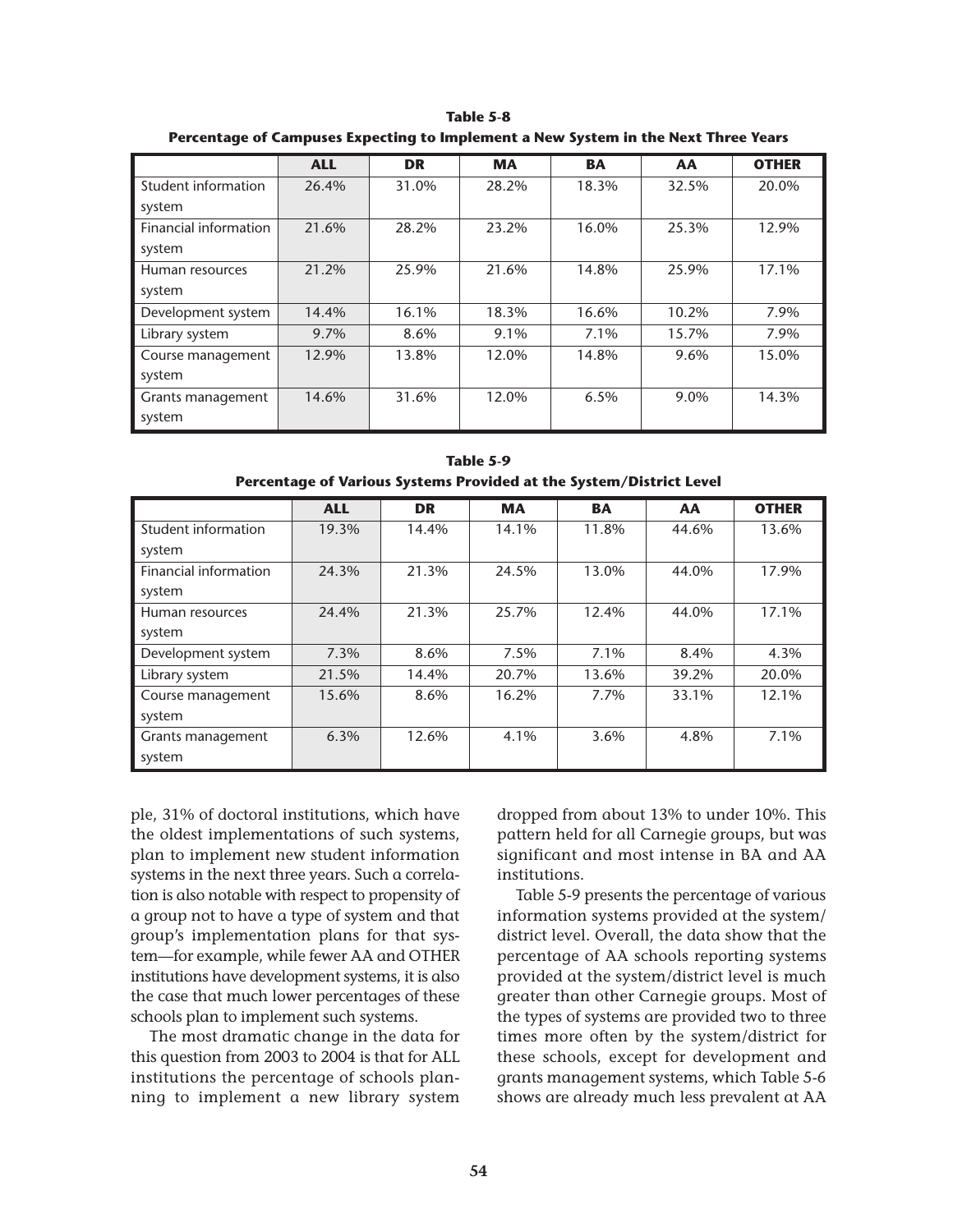| <b>Table 5-10</b>                                         |
|-----------------------------------------------------------|
| Student Information System Vendors Reported by 5% or More |
| of Institutions Reporting Such Systems                    |

|              | <b>ALL Institutions</b> |
|--------------|-------------------------|
| SunGard SCT  | 34.5%                   |
| Homegrown    | 17.3%                   |
| Datatel      | 13.7%                   |
| PeopleSoft   | 13.2%                   |
| Jenzabar     | 11.7%                   |
| <b>TOTAL</b> | 90.4%                   |
|              | <b>DR Institutions</b>  |
| SunGard SCT  | 45.4%                   |
| Homegrown    | 27.0%                   |
| PeopleSoft   | 20.1%                   |
| <b>TOTAL</b> | 92.5%                   |
|              | <b>MA Institutions</b>  |
| SunGard SCT  | 41.1%                   |
| Datatel      | 18.7%                   |
| Jenzabar     | 12.9%                   |
| PeopleSoft   | 12.9%                   |
| Homegrown    | 10.0%                   |
| <b>TOTAL</b> | 95.6%                   |

| <b>BA Institutions</b>    |         |  |
|---------------------------|---------|--|
| Jenzabar                  | 30.1%   |  |
| SunGard SCT               | 25.9%   |  |
| Datatel                   | 18.7%   |  |
| Homegrown                 | 6.6%    |  |
| PeopleSoft                | 6.6%    |  |
| <b>TOTAL</b>              | 87.9%   |  |
| <b>AA Institutions</b>    |         |  |
| SunGard SCT               | 33.1%   |  |
| Homegrown                 | 21.5%   |  |
| Datatel                   | 16.6%   |  |
| PeopleSoft                | 11.0%   |  |
| Jenzabar                  | 8.6%    |  |
| <b>TOTAL</b>              | 90.8%   |  |
| <b>OTHER Institutions</b> |         |  |
| Homegrown                 | 26.1%   |  |
| SunGard SCT               | 20.9%   |  |
| PeopleSoft                | 15.7%   |  |
| Datatel                   | 7.5%    |  |
| Jenzabar                  | $6.0\%$ |  |
| <b>TOTAL</b>              | 77.2%   |  |

#### **Table 5-11 Financial System Vendors Reported by 5% or More of Institutions Reporting Such Systems**

| <b>ALL Institutions</b> |       |  |
|-------------------------|-------|--|
| SunGard SCT             | 27.7% |  |
| PeopleSoft              | 16.6% |  |
| Datatel                 | 13.4% |  |
| Jenzabar                | 10.5% |  |
| Homegrown               | 10.2% |  |
| <b>TOTAL</b>            | 78.4% |  |
| <b>DR Institutions</b>  |       |  |
| SunGard SCT             | 36.4% |  |
| PeopleSoft              | 23.1% |  |
| Homegrown               | 14.5% |  |
| Oracle                  | 6.9%  |  |
| <b>TOTAL</b>            | 80.9% |  |
| <b>MA Institutions</b>  |       |  |
| SunGard SCT             | 30.1% |  |
| PeopleSoft              | 19.2% |  |
| Datatel                 | 17.6% |  |
| Jenzabar                | 11.3% |  |
| Homegrown               | 7.9%  |  |
| <b>TOTAL</b>            | 86.1% |  |

| <b>BA Institutions</b>    |                        |  |
|---------------------------|------------------------|--|
| Jenzabar                  | 28.6%                  |  |
| SunGard SCT               | 25.0%                  |  |
| Datatel                   | 18.5%                  |  |
| PeopleSoft                | 7.1%                   |  |
| <b>TOTAL</b>              | 79.2%                  |  |
|                           | <b>AA</b> Institutions |  |
| SunGard SCT               | 29.2%                  |  |
| Homegrown                 | 16.8%                  |  |
| Datatel                   | 16.8%                  |  |
| PeopleSoft                | 13.7%                  |  |
| Jenzabar                  | 7.5%                   |  |
| <b>TOTAL</b>              | 85.0%                  |  |
| <b>OTHER Institutions</b> |                        |  |
| PeopleSoft                | 18.5%                  |  |
| SunGard SCT               | 14.1%                  |  |
| Oracle                    | 11.9%                  |  |
| Homegrown                 | 9.6%                   |  |
| Datatel                   | 8.1%                   |  |
| SAP                       | 5.2%                   |  |
| <b>TOTAL</b>              | 67.4%                  |  |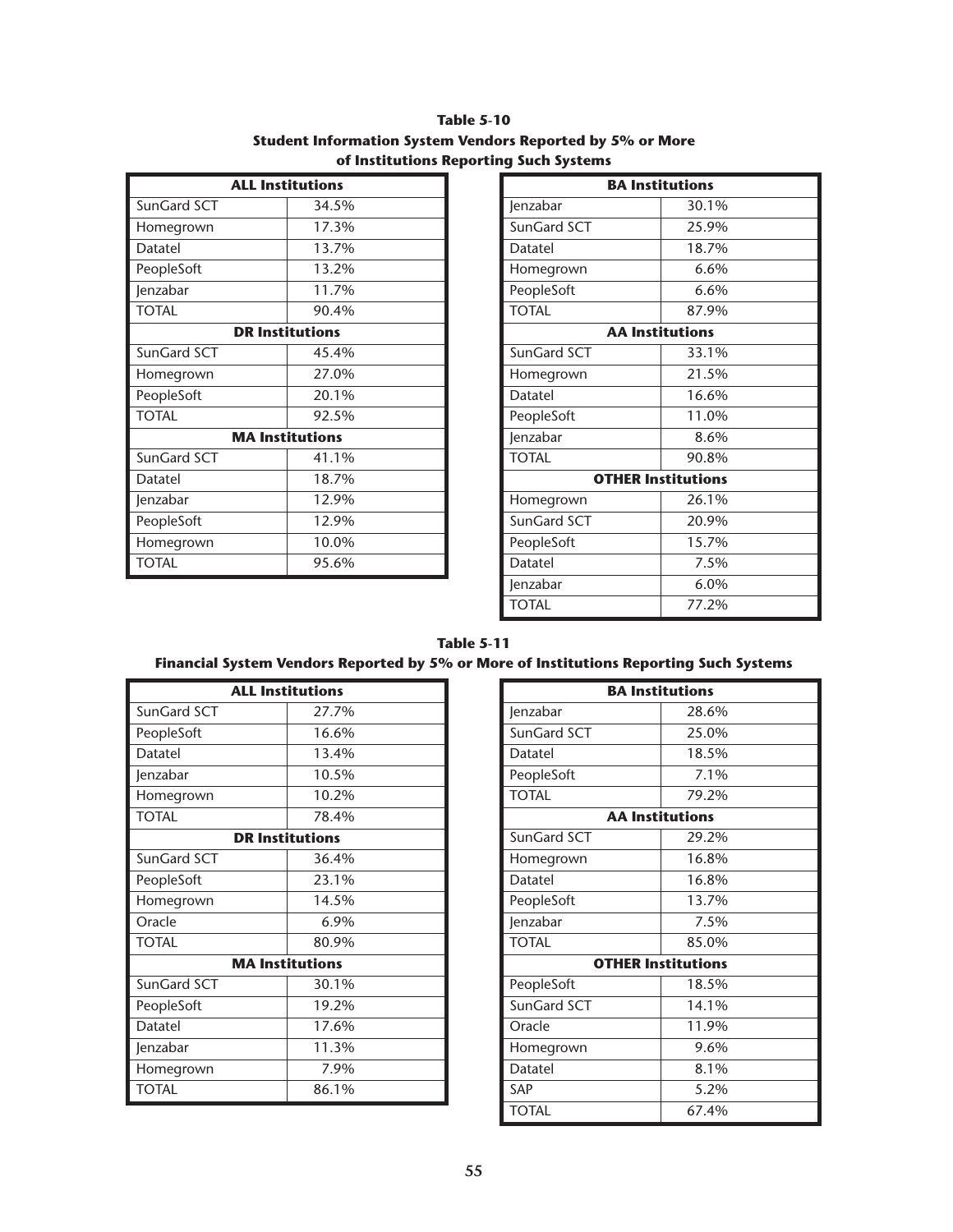| <b>ALL Institutions</b> |       |  |
|-------------------------|-------|--|
| SunGard SCT             | 23.8% |  |
| PeopleSoft              | 20.4% |  |
| Homegrown               | 12.2% |  |
| Datatel                 | 12.1% |  |
| Jenzabar                | 6.9%  |  |
| <b>TOTAL</b>            | 75.4% |  |
| <b>DR Institutions</b>  |       |  |
| PeopleSoft              | 31.5% |  |
| SunGard SCT             | 29.8% |  |
| Homegrown               | 16.1% |  |
| Oracle                  | 5.4%  |  |
| <b>TOTAL</b>            | 82.8% |  |
| <b>MA Institutions</b>  |       |  |
| SunGard SCT             | 26.0% |  |
| PeopleSoft              | 19.9% |  |
| Datatel                 | 16.9% |  |
| Homegrown               | 11.7% |  |
| Jenzabar                | 6.5%  |  |
| TOTAL                   | 81.0% |  |

**Table 5-12 Human Resources System Vendors Reported by 5% or More of Institutions Reporting Such Systems**

colleges. This finding is not surprising, given that the majority of these schools are public community colleges, many of them part of a broader community college district.

Finally, quite different patterns of vendors of the various types of information systems are associated with each of the Carnegie groups, as reflected in Tables 5-10 to 5-16. A word of explanation concerning the data captured about specific system vendors is warranted. Each table lists the vendors, in descending order, who were named by 5% or more of respondents who indicated having that system. Note that these vendors are categorized by corporate name, not by individual product. Thus there may be several products that have been combined for a single vendor, or in the case of acquisitions, several companies may be incorporated under the company that acquired these firms. Note also that if a campus reported developing its own system, this is shown in the category of "homegrown," giv-

| <b>BA Institutions</b>    |       |  |
|---------------------------|-------|--|
| SunGard SCT               | 23.2% |  |
| Jenzabar                  | 21.9% |  |
| Datatel                   | 17.9% |  |
| PeopleSoft                | 9.3%  |  |
| <b>ADP</b>                | 8.6%  |  |
| <b>TOTAL</b>              | 80.9% |  |
| <b>AA Institutions</b>    |       |  |
| SunGard SCT               | 25.3% |  |
| PeopleSoft                | 18.8% |  |
| Homegrown                 | 17.5% |  |
| Datatel                   | 15.6% |  |
| Jenzabar                  | 5.8%  |  |
| <b>TOTAL</b>              | 83.0% |  |
| <b>OTHER Institutions</b> |       |  |
| PeopleSoft                | 21.6% |  |
| Concept                   | 12.0% |  |
| Homegrown                 | 11.2% |  |
| SunGard SCT               | 10.4% |  |
| Datatel                   | 5.6%  |  |
| SAP                       | 5.6%  |  |
| <b>TOTAL</b>              | 76.4% |  |

ing a sense of what types of institutions are opting for this strategy. Like purchased systems, homegrown solutions are included in the analyses if this approach was reported by at least 5% of institutions responding that that type of system is in use.

In the actual data available through the online database service to those who completed the core data survey, both these aggregate listings, as well as the specific product names, are available. For purposes of simplicity this report shows only the aggregate (normalized) data. Also, since only vendors reported by 5% or more of survey respondents are listed, the totals in the tables do not equal 100%.

The percentage for the vendors reported in our survey is shown to help the reader understand the relative presence of these vendors within a given segment of the higher education community. Note that EDUCAUSE does not present these data as evidence of market share or vendor dominance.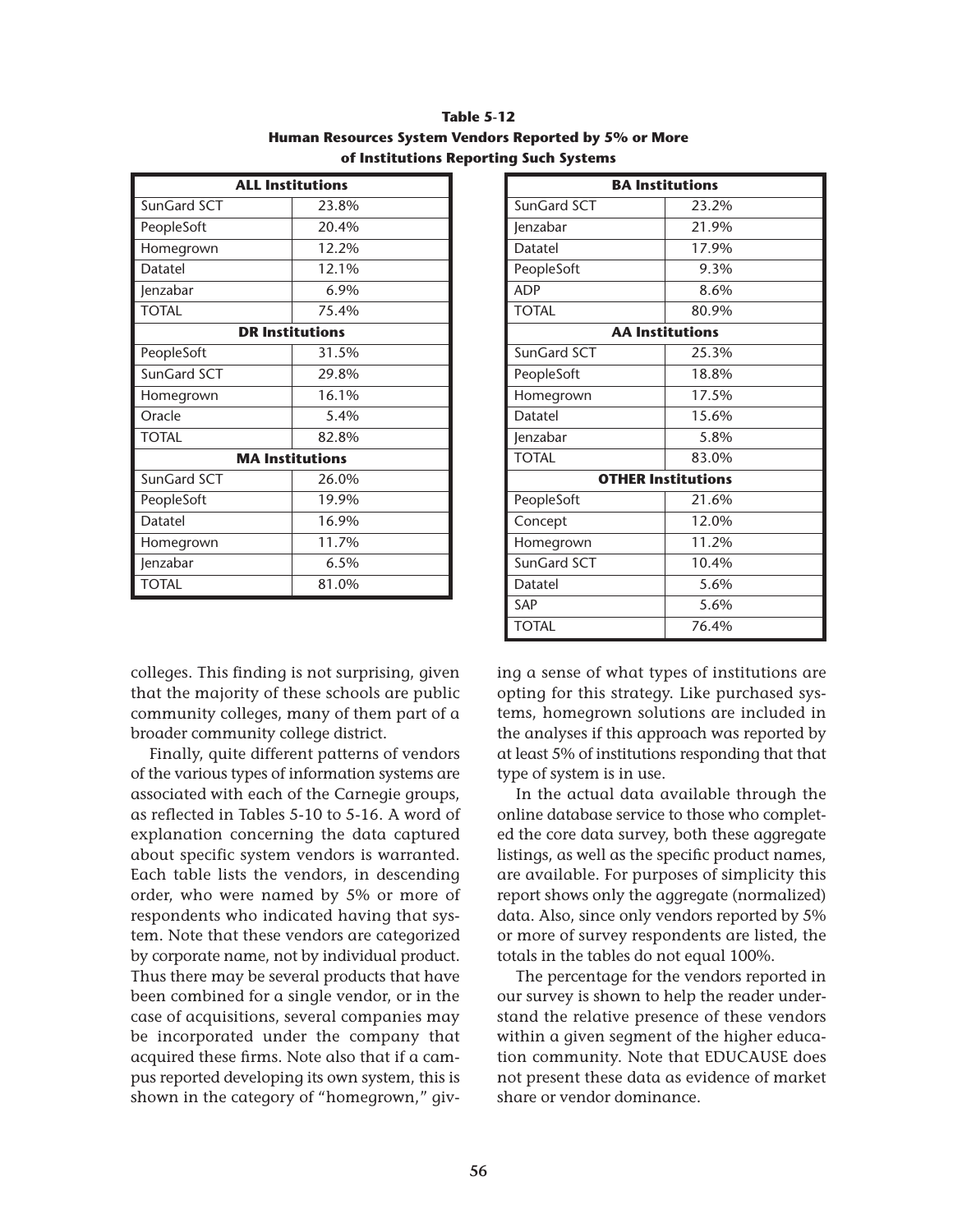| <b>ALL Institutions</b> |                        |  |
|-------------------------|------------------------|--|
| Blackbaud               | 22.4%                  |  |
| SunGard SCT             | 18.6%                  |  |
| Datatel                 | 12.2%                  |  |
| SunGard BSR             | 10.4%                  |  |
| Jenzabar                | 9.2%                   |  |
| Homegrown               | 7.2%                   |  |
| <b>TOTAL</b>            | 80.0%                  |  |
| <b>DR Institutions</b>  |                        |  |
| SunGard BSR             | 29.0%                  |  |
| SunGard SCT             | 20.6%                  |  |
| Homegrown               | 10.3%                  |  |
| <b>JSI/Best</b>         | 8.4%                   |  |
| Datatel                 | 7.7%                   |  |
| Blackbaud               | 6.5%                   |  |
| PeopleSoft              | 5.2%                   |  |
| <b>TOTAL</b>            | 87.7%                  |  |
|                         | <b>MA</b> Institutions |  |
| Blackbaud               | 26.4%                  |  |
| SunGard SCT             | 21.2%                  |  |
| Datatel                 | 16.0%                  |  |
| Jenzabar                | 9.0%                   |  |
| SunGard BSR             | 6.6%                   |  |
| <b>SI/Best</b>          | 5.7%                   |  |
| <b>TOTAL</b>            | 84.9%                  |  |

**Table 5-13 Development System Vendors Reported by 5% or More of Institutions Reporting Such Systems**

| <b>BA Institutions</b>    |       |  |
|---------------------------|-------|--|
| SunGard SCT               | 22.1% |  |
| Jenzabar                  | 20.1% |  |
| Blackbaud                 | 18.2% |  |
| Datatel                   | 16.9% |  |
| <b>TOTAL</b>              | 77.3% |  |
| <b>AA Institutions</b>    |       |  |
| Blackbaud                 | 43.8% |  |
| Jenzabar                  | 9.6%  |  |
| SunGard SCT               | 8.2%  |  |
| Homegrown                 | 8.2%  |  |
| <b>TOTAL</b>              | 69.8% |  |
| <b>OTHER Institutions</b> |       |  |
| Blackbaud                 | 31.2% |  |
| Homegrown                 | 15.6% |  |
| SunGard SCT               | 10.4% |  |
| Datatel                   | 9.1%  |  |
| Jenzabar                  | 6.5%  |  |
| SunGard BSR               | 5.2%  |  |
| TOTAL                     | 88.0% |  |

#### **Web Portals**

While not exactly a traditional information system, a Web portal offers access to a variety of campus resources, including major administrative systems. Table 5-17 shows the various stages of portal deployment that characterize each of the Carnegie groups. Nearly 90% of ALL responding institutions have implemented a Web portal or have such an implementation in process or planned. A significantly higher percentage of doctoral institutions have already deployed Web portals compared to all other groups. Associate's colleges reported the fewest portals deployed, and fewer of these schools have portal implementations in process. However, nearly 40% of these schools say they are planning a Web portal implementation. More BA and AA institutions than schools in other categories reported no plans to implement a Web portal. The percentage of schools that had implemented a portal increased from about 31% in 2003 to nearly 39% in 2004, with this trend occurring in all Carnegie groups.

Looking at data from the institutions that reported a Web portal implemented, in process, or planned, there are fairly distinct differences among Carnegie groups with regard to procurement strategies and characteristics of the portal. As evident in Table 5-18, all groups reported a myriad of strategies, but the strategy of deploying a purchased product was reported most often overall. Customizability of implemented or planned portals differs significantly across Carnegie classes, as shown in Tables 5-19 and 5-20. Portals at doctoral institutions were more often reported to be customizable by the individual.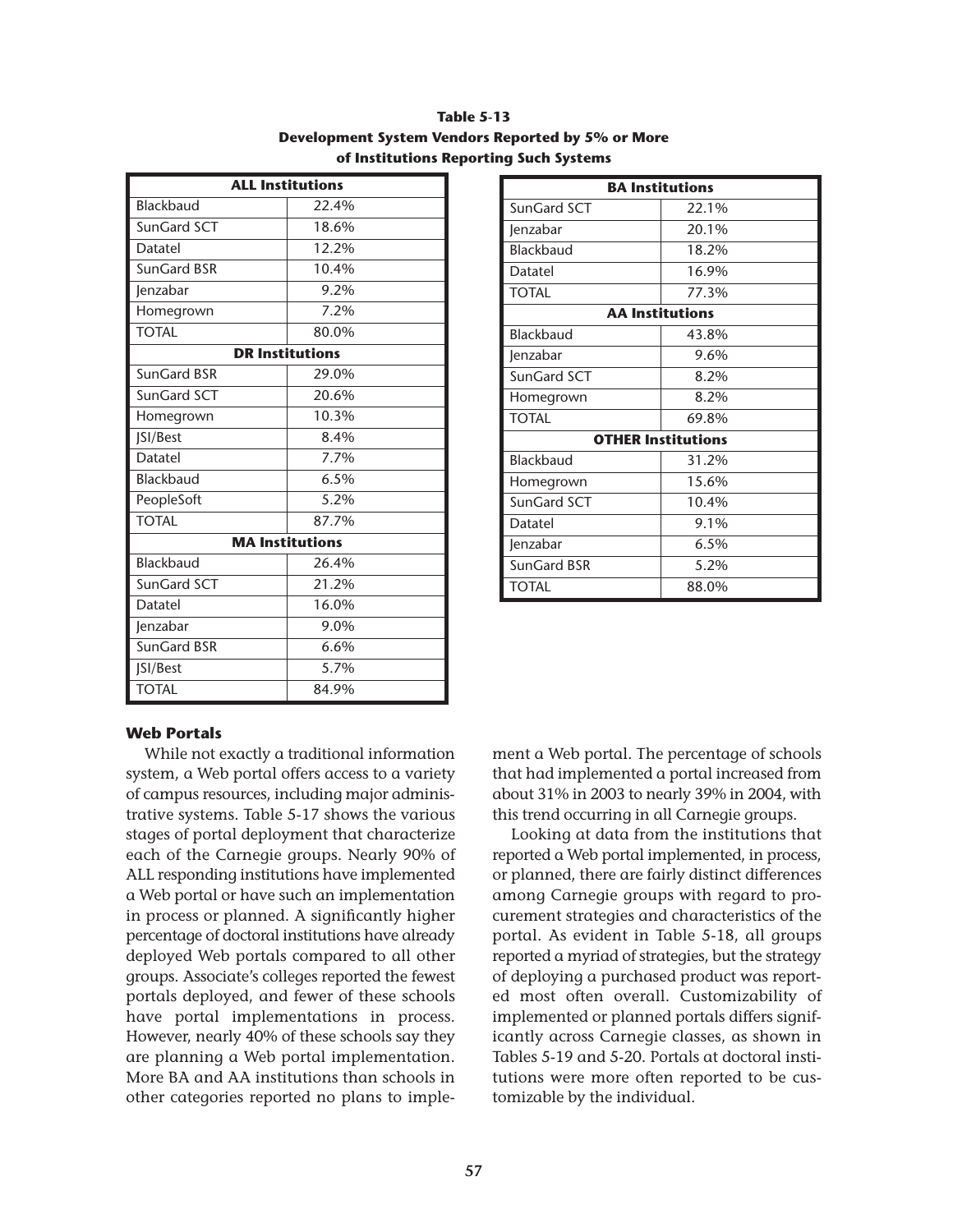**Table 5-14 Library System Vendors Reported by 5% or More of Institutions Reporting Such Systems**

| <b>ALL Institutions</b>      |                        |
|------------------------------|------------------------|
| Innovative Interfaces        | 25.0%                  |
| Endeavor                     | 20.8%                  |
| Sirsi                        | 17.1%                  |
| Epixtech (Dynix,             | 7.8%                   |
| Horizon, NOTIS)              |                        |
| <b>Ex Libris</b>             | 6.5%                   |
| <b>TOTAL</b>                 | 77.2%                  |
| <b>DR Institutions</b>       |                        |
| Endeavor                     | 28.6%                  |
| Innovative Interfaces        | 27.9%                  |
| Sirsi                        | $16.2\%$               |
| <b>Ex Libris</b>             | 9.1%                   |
| Epixtech (Dynix,             | 5.8%                   |
| Horizon, NOTIS)              |                        |
| <b>TOTAL</b>                 | 87.6%                  |
|                              | <b>MA Institutions</b> |
| <b>Innovative Interfaces</b> | 26.9%                  |
| Endeavor                     | 24.7%                  |
| Sirsi                        | 15.2%                  |
| Epixtech (Dynix,             | 7.2%                   |
| Horizon, NOTIS)              |                        |
| <b>Ex Libris</b>             | 5.8%                   |
| <b>TOTAL</b>                 | 79.8%                  |

|                              | <b>BA Institutions</b> |  |
|------------------------------|------------------------|--|
| <b>Innovative Interfaces</b> | 34.0%                  |  |
| Sirsi                        | 20.0%                  |  |
| Endeavor                     | 16.7%                  |  |
| Epixtech (Dynix,             | 6.0%                   |  |
| Horizon, NOTIS)              |                        |  |
| <b>TOTAL</b>                 | 76.7%                  |  |
| <b>AA Institutions</b>       |                        |  |
| Sirsi                        | 19.9%                  |  |
| Endeavor                     | 12.8%                  |  |
| Epixtech (Dynix,             | 12.8%                  |  |
| Horizon, NOTIS)              |                        |  |
| PALS                         | 9.2%                   |  |
| Innovative Interfaces        | 8.5%                   |  |
| Homegrown                    | 6.4%                   |  |
| <b>Ex Libris</b>             | 5.7%                   |  |
| <b>TOTAL</b>                 | 75.3%                  |  |
| <b>OTHER Institutions</b>    |                        |  |
| <b>Innovative Interfaces</b> | 26.0%                  |  |
| Endeavor                     | 18.1%                  |  |
| Sirsi                        | 15.0%                  |  |
| Epixtech (Dynix,             | 7.9%                   |  |
| Horizon, NOTIS)              |                        |  |
| <b>Ex Libris</b>             | 7.9%                   |  |
| Homegrown                    | 6.3%                   |  |
| <b>TOTAL</b>                 | 81.2%                  |  |

**Table 5-15 Course Management System Vendors Reported by 5% or More of Institutions Reporting Such Systems**

| <b>ALL Institutions</b> |       |  |
|-------------------------|-------|--|
| <b>Blackboard</b>       | 41.3% |  |
| WebCT                   | 34.7% |  |
| Homegrown               | 5.0%  |  |
| <b>TOTAL</b>            | 81.0% |  |
| <b>DR Institutions</b>  |       |  |
| WebCT                   | 42.0% |  |
| <b>Blackboard</b>       | 36.8% |  |
| More than one           | 6.9%  |  |
| Homegrown               | 5.7%  |  |
| <b>TOTAL</b>            | 91.4% |  |
| <b>MA Institutions</b>  |       |  |
| Blackboard              | 52.7% |  |
| WebCT                   | 28.7% |  |
| TOTAL                   | 81.4% |  |

| <b>BA Institutions</b> |                           |  |
|------------------------|---------------------------|--|
| Blackboard             | 48.0%                     |  |
| WebCT                  | 24.3%                     |  |
| lenzabar               | $6.1\%$                   |  |
| <b>TOTAL</b>           | 78.4%                     |  |
| <b>AA Institutions</b> |                           |  |
| WebCT                  | 40.7%                     |  |
| <b>Blackboard</b>      | 32.0%                     |  |
| Desire2Learn           | 11.3%                     |  |
| <b>TOTAL</b>           | 84.0%                     |  |
|                        | <b>OTHER Institutions</b> |  |
| WebCT                  | 41.0%                     |  |
| <b>Blackboard</b>      | 29.0%                     |  |
| Homegrown              | 12.1%                     |  |
| TOTAL                  | 85.1%                     |  |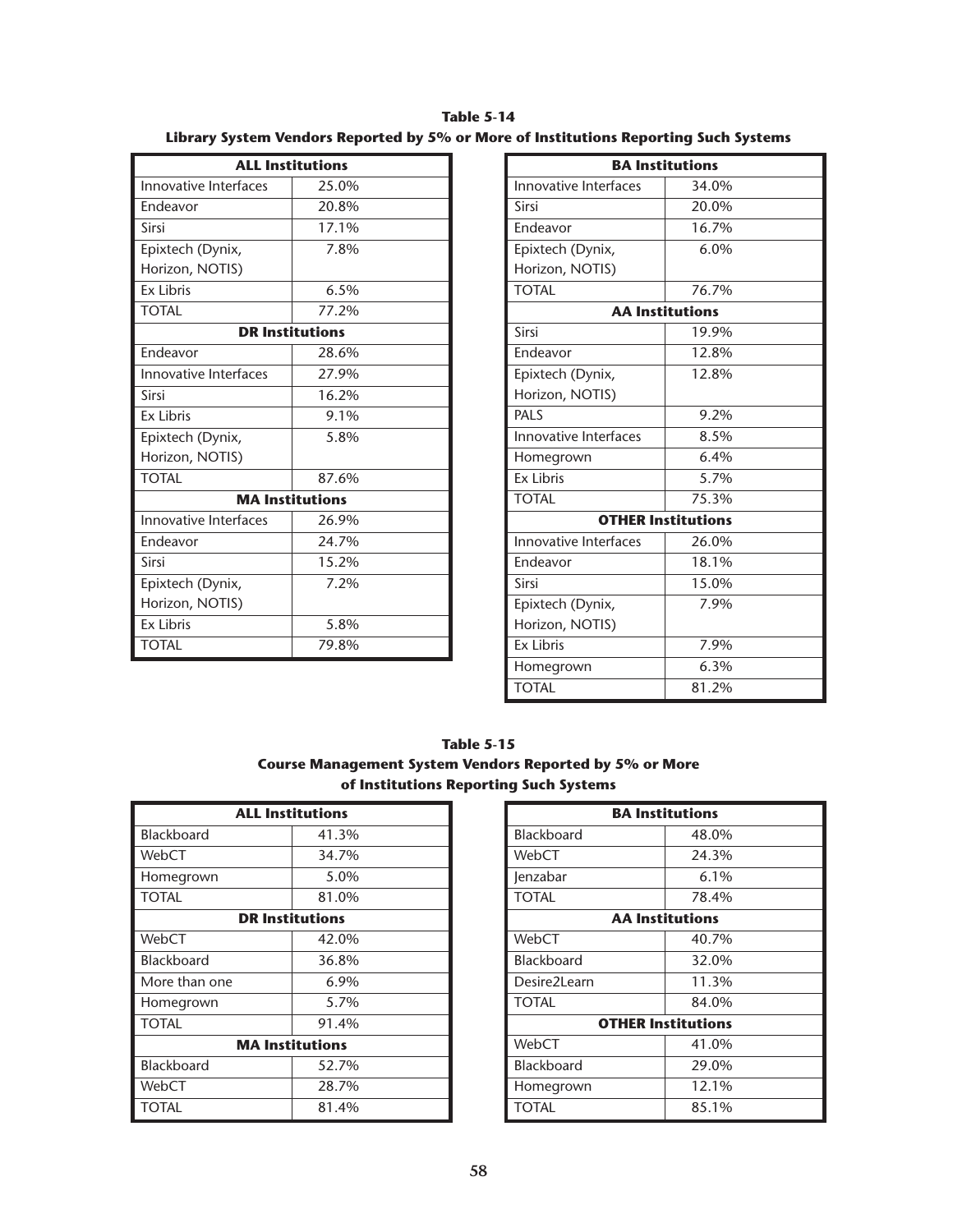| <b>Table 5-16</b>                                          |
|------------------------------------------------------------|
| Grants Management System Vendors Reported by 5% or More of |
| <b>Institutions Reporting Such Systems</b>                 |

| <b>ALL Institutions</b> |                        |  |  |  |  |
|-------------------------|------------------------|--|--|--|--|
| Homegrown               | 33.2%                  |  |  |  |  |
| SunGard SCT             | 19.0%                  |  |  |  |  |
| PeopleSoft              | 9.2%                   |  |  |  |  |
| Blackbaud               | 5.4%                   |  |  |  |  |
| <b>TOTAL</b>            | 66.8%                  |  |  |  |  |
|                         | <b>DR Institutions</b> |  |  |  |  |
| Homegrown               | 43.5%                  |  |  |  |  |
| SunGard SCT             | 15.3%                  |  |  |  |  |
| PeopleSoft              | 11.5%                  |  |  |  |  |
| <b>MIT COEUS</b>        | 9.9%                   |  |  |  |  |
| Oracle                  | 6.9%                   |  |  |  |  |
| infoEd                  | 5.3%                   |  |  |  |  |
| <b>TOTAL</b>            | 92.4%                  |  |  |  |  |
|                         | <b>MA Institutions</b> |  |  |  |  |
| SunGard SCT             | 24.3%                  |  |  |  |  |
| Homegrown               | 21.4%                  |  |  |  |  |
| PeopleSoft              | 10.0%                  |  |  |  |  |
| Datatel                 | 8.6%                   |  |  |  |  |
| Blackbaud               | 7.1%                   |  |  |  |  |
| Jenzabar                | 5.7%                   |  |  |  |  |
| <b>TOTAL</b>            | 77.1%                  |  |  |  |  |

| <b>BA Institutions</b> |                           |  |  |  |  |  |
|------------------------|---------------------------|--|--|--|--|--|
| SunGard SCT            | 38.2%                     |  |  |  |  |  |
| Homegrown              | 17.6%                     |  |  |  |  |  |
| Jenzabar               | 11.8%                     |  |  |  |  |  |
| Blackbaud              | 11.8%                     |  |  |  |  |  |
| Datatel                | 5.9%                      |  |  |  |  |  |
| <b>TOTAL</b>           | 85.3%                     |  |  |  |  |  |
| <b>AA Institutions</b> |                           |  |  |  |  |  |
| SunGard SCT            | 25.9%                     |  |  |  |  |  |
| <b>Blackbaud</b>       | 18.5%                     |  |  |  |  |  |
| Homegrown              | 14.8%                     |  |  |  |  |  |
| Datatel                | 7.4%                      |  |  |  |  |  |
| Jenzabar               | 7.4%                      |  |  |  |  |  |
| <b>TOTAL</b>           | 74.2%                     |  |  |  |  |  |
|                        | <b>OTHER Institutions</b> |  |  |  |  |  |
| Homegrown              | 42.6%                     |  |  |  |  |  |
| <b>Research Master</b> | 14.8%                     |  |  |  |  |  |
| PeopleSoft             | 11.1%                     |  |  |  |  |  |
| <b>Blackbaud</b>       | 5.6%                      |  |  |  |  |  |
| SunGard SCT            | 5.6%                      |  |  |  |  |  |
| <b>TOTAL</b>           | 79.7%                     |  |  |  |  |  |

**Table 5-17 Status of Web Portal Deployment**

|             | <b>ALL</b> | DR    | <b>MA</b> | <b>BA</b> | AA    | <b>OTHER</b> |
|-------------|------------|-------|-----------|-----------|-------|--------------|
| Implemented | 38.5%      | 53.4% | 38.6%     | 33.7%     | 24.1% | 42.9%        |
| In process  | 20.8%      | 19.5% | 16.2%     | 23.1%     | 21.7% | 26.4%        |
| Planning    | 29.2%      | 19.0% | 34.4%     | 28.4%     | 39.8% | 21.4%        |
| No plans    | 11.5%      | 8.0%  | 10.8%     | 14.8%     | 14.5% | 9.3%         |

**Table 5-18 Development and Procurement Strategies for Web Portals**

|                      | ALL*  | <b>DR</b> | <b>MA</b> | <b>BA</b> | AA    | <b>OTHER</b> |
|----------------------|-------|-----------|-----------|-----------|-------|--------------|
| Developed in-house   | 21.3% | 13.8%     | 11.2%     | 22.9%     | 15.5% | 21.3%        |
| Purchased product    | 62.2% | 66.9%     | 68.4%     | 61.8%     | 71.8% | 62.2%        |
| Based on open source | 12.6% | 13.8%     | 14.0%     | 12.5%     | 8.5%  | 12.6%        |
| Other                | 3.9%  | 5.6%      | 6.5%      | 2.8%      | 4.2%  | 3.9%         |
| $*N = 788$           |       |           |           |           |       |              |

Among the institutions that have implemented, are in the process of implementing, or are planning to implement a Web portal, the percentage of schools that have as a target audience prospective students and alumni differed significantly by Carnegie class.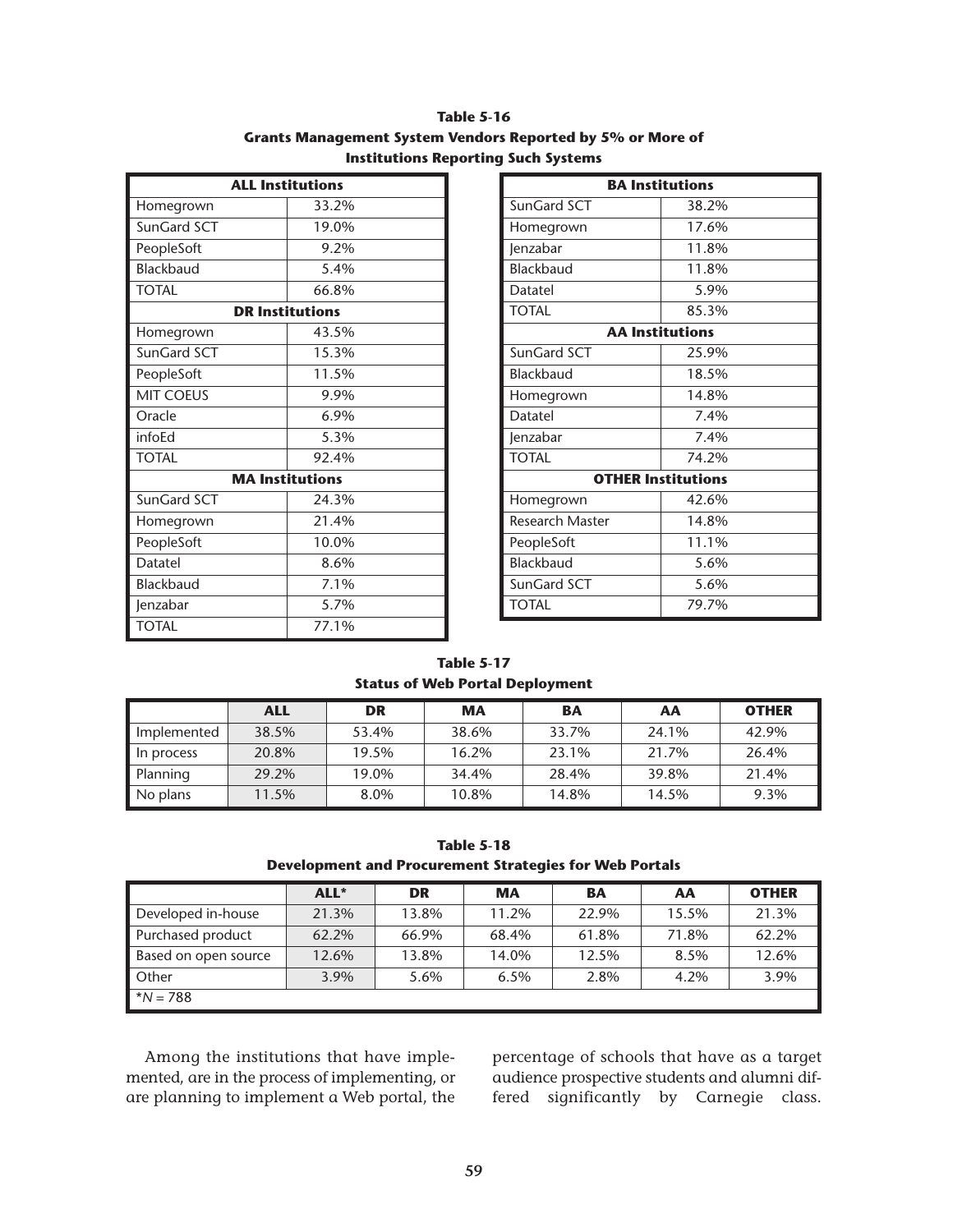| <b>Table 5-19</b>                                        |
|----------------------------------------------------------|
| Percentage of Web Portals Customizable by the Individual |

|                | ALL*  | <b>DR</b> | <b>MA</b> | BA    | AA    | <b>OTHER</b> |
|----------------|-------|-----------|-----------|-------|-------|--------------|
| $\mathsf{Yes}$ | 83.4% | 92.5%     | 83.7%     | 78.5% | 84.5% | 75.6%        |
| $\mathsf{N}$   | 16.6% | 7.5%      | 16.3%     | 21.5% | 15.5% | 24.4%        |
| $*N = 788$     |       |           |           |       |       |              |

**Table 5-20 Percentage of Web Portals Customizable to the Individual**

|                   | ALL*  | <b>DR</b> | МA    | BA    | АΑ    | <b>OTHER</b> |
|-------------------|-------|-----------|-------|-------|-------|--------------|
| <b>■</b> Yes      | 85.4% | 91.9%     | 86.0% | 82.6% | 80.3% | 85.0%        |
| $\mathsf{N}\circ$ | 14.6% | 8.1%      | 14.0% | 17.4% | 19.7% | 15.0%        |
| $^*N = 788$       |       |           |       |       |       |              |

**Table 5-21 Percentages of Web Portal Customization for Specific Constituencies**

|                      | ALL*  | <b>DR</b> | <b>MA</b> | <b>BA</b> | AA    | <b>OTHER</b> |  |
|----------------------|-------|-----------|-----------|-----------|-------|--------------|--|
| Current students     | 98.0% | 97.5%     | 99.5%     | 98.6%     | 97.2% | 96.1%        |  |
| Prospective students | 68.4% | 73.8%     | 74.0%     | 70.8%     | 54.9% | 64.6%        |  |
| Faculty              | 96.2% | 96.3%     | 97.7%     | 96.5%     | 96.5% | 92.9%        |  |
| Staff                | 93.4% | 95.6%     | 96.7%     | 86.8%     | 90.8% | 95.3%        |  |
| External community   | 34.8% | 38.1%     | 37.2%     | 31.9%     | 30.3% | 34.6%        |  |
| Alumni               | 55.3% | 55.0%     | 63.3%     | 56.3%     | 45.1% | 52.8%        |  |
| Other                | 2.9%  | 1.3%      | 2.3%      | 4.9%      | 2.8%  | 3.9%         |  |
| $N = 788$            |       |           |           |           |       |              |  |

**Table 5-22 Web Portal Integration with Campus Administrative Systems**

|                   | ALL*  | <b>DR</b> | МA    | BA    | AA    | <b>OTHER</b> |
|-------------------|-------|-----------|-------|-------|-------|--------------|
| <b>I</b> Yes      | 96.3% | 98.8%     | 98.1% | 95.8% | 95.1% | 93.7%        |
| $\blacksquare$ No | 3.4%  | .2%       | 1.9%  | 4.2%  | 4.9%  | 6.3%         |
| $^*N = 788$       |       |           |       |       |       |              |

Approximately 74% of doctoral and MA institutions and 71% of BA schools have designed or will design their Web portals for prospective students, whereas only about 64% and 55% of OTHER and AA schools, respectively, have done or will do so (Table 5-21). A similar pattern was observed for alumni audiences: doctoral, MA, and BA institutions more frequently design, or plan to design, their Web portals for alumni than do AA and OTHER schools. Designing Web portals for current students, faculty, and staff is a nearly universal practice,

as 90% or more of the institutions within each Carnegie group reported targeting these audiences. The external community was a relatively uncommon target, with only about 35% of ALL institutions intending their Web portal for this population.

One of the main reasons for having a portal is to serve students better by providing easier access to the information they need to register for classes, conduct business with the campus, and so forth. Table 5-22 shows the extent to which campus portals are connected or will be